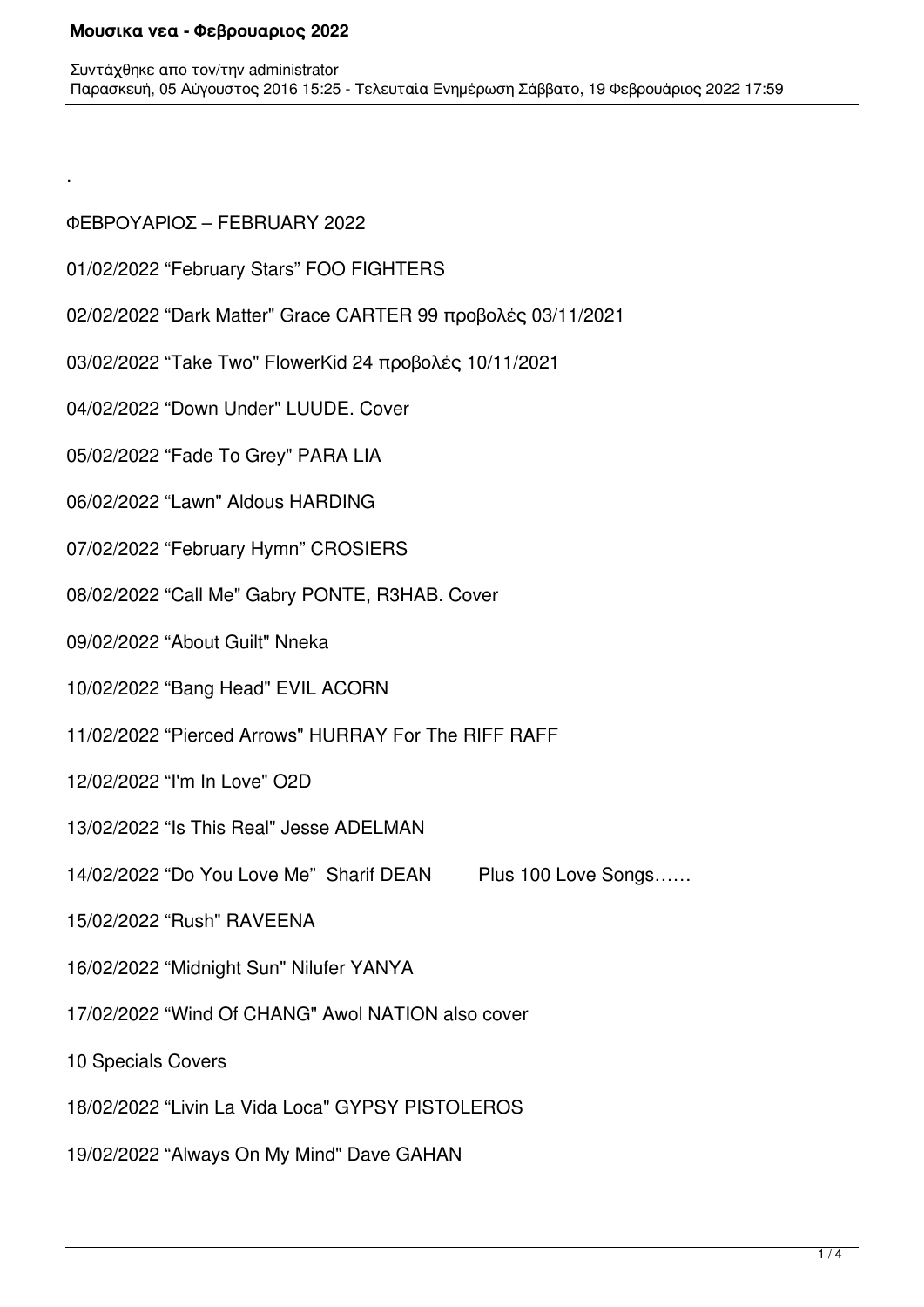Συντάχθηκε απο τον/την administrator Παρασκευή, 05 Αύγουστος 2016 15:25 - Τελευταία Ενημέρωση Σάββατο, 19 Φεβρουάριος 2022 17:59

20/02/2022 "Bad Man" POLO G

21/02/2022 "Time After Time" MABEL

22/02/2022 "People Are Strange" DEAD SOUTH

23/02/2022 "Oh Well" DEEP PURPLE

24/02/2022 "Everywhere"Niall HORAN & Anne Marie

25/02/2022 "Only You" Becky HILL

26/02/2022 "God's Country" STATE Of MINE

27/02/2022 "Sittin On The Dock of the Bay" STING

28/02/2022 "Chicano" BLACK BLOOD

INDIE NETWORK RADIO SHOW

PLAYLIST – February, 21, EPISODE 98

1 Katie Belle Daughter

2 Tetsuro Vision

3 Mio Koseki Danser Danser

4 Barley Station Fallin

5 Redd K-Town

6 Kilohana Novocaine

7 Co'Lay Pop My P'S

8 Luke D House of Broken Doors

9 Robert Shrigley Woolf Precious Jewel Like Earth

10 Triggerrun Turn Up!

11 Yahndo Love You

12 Ras Banamungu and the Det-n-ators International I in need of thee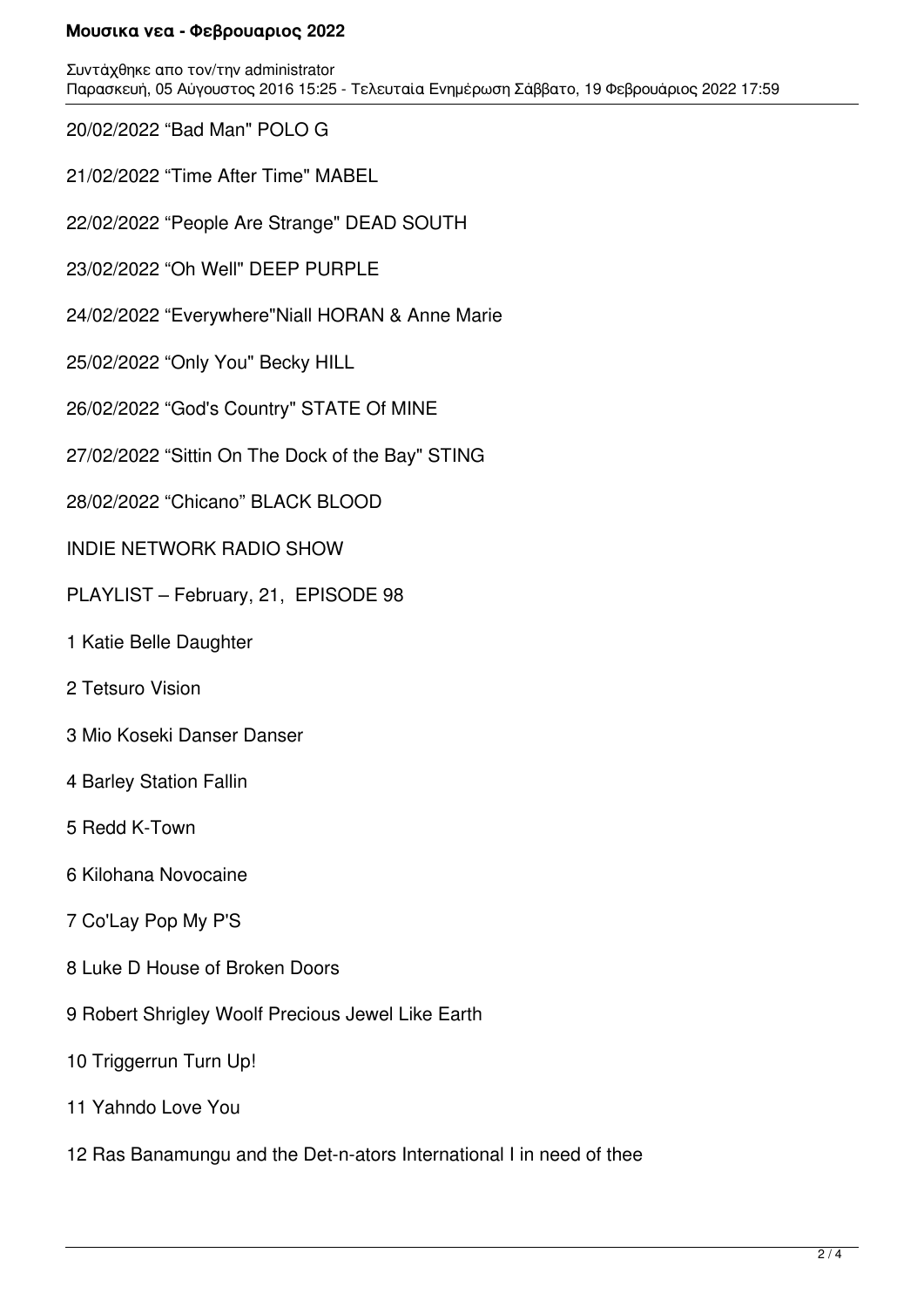Συντάχθηκε απο τον/την administrator Παρασκευή, 05 Αύγουστος 2016 15:25 - Τελευταία Ενημέρωση Σάββατο, 19 Φεβρουάριος 2022 17:59

- 13 Sir William Fabulous
- 14 Super Sport Certified
- 15 The Dust man Running
- 16 Killing Tyranny Trophies of the Butchered
- 17 Steve Contino Hold Tight
- 18 John Weatherall Lost In My Thoughts
- 19 Ren Everytime I Laugh I Cry
- 20 Chip Pirrs A Little Blood
- 21 James Croxton Giving you my love
- 22 Driving School Sometimes (Feat. Scott Patterson)
- 23 Antoine Hilton Halle
- 24 Steel City Quartet The Wonder of You
- 25 Bosse Ammer The very last day
- 26 Mystery Action The Last Will And Testament of Johnny B Goode
- 27 Mad House Creations Dynamo
- 28 J Slo Window Pain

Πριν COVID 19 υπήρχε μία τάση αύξησης των πωλήσεων σε δίσκους 33 στροφών,βινύλιο,

σας παρουσιάζουμε μία λίστα με τις καλύτερες πωλήσεις ακόμα και τώρα σε Μεγάλη Βρετανία, πρώτη στήλη μαζί με την θέση που έφτασε ο κάθε τίτλος, στην δεύτερη αριθμητική στήλη είναι η αντίστοιχη θέση και εβδομάδες σε Ηνωμένες Πολιτείες. Η αναφορά γίνεται πριν COVID 19, το διάστημα αυτό αυξήθηκε ξανά το downloading. 1. (1) DIRTY DANCING ORIGINAL SOUNDTRACK 1 1069

2. (3) GREASE ORIGINAL SOUNDTRACK 1 1050